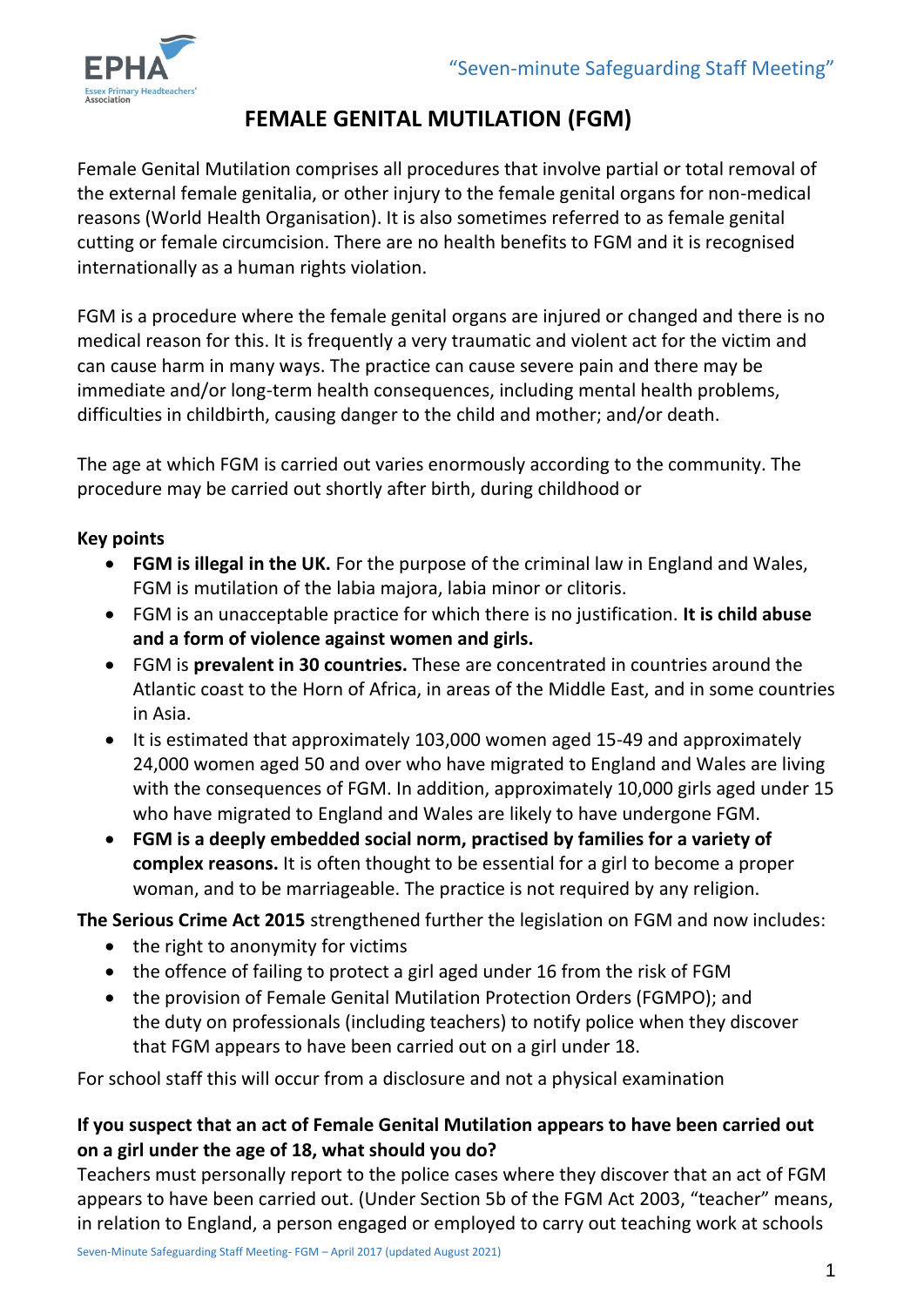

and other institutions.) Unless the teacher has a good reason not to, they should also still consider and discuss any such case with the school or college's designated safeguarding lead and involve children's social care as appropriate.

The duty does not apply in relation to at risk or suspected cases (i.e. where the teacher does not discover that an act of FGM appears to have been carried out, either through disclosure by the victim or visual evidence) or in cases where the woman is 18 or over. In these cases, teachers should follow local safeguarding procedures.

## **What should our school's safeguarding policy say about FGM?**

The statutory guidance 'Keeping Children Safe in Education', asks schools to ensure that they raise awareness of Female Genital Mutilation (FGM). Staff should be aware of FGM and it should be included in your policy where the different types of abuse and neglect are set out. The statutory Relationships and Sex Education (RSE) curriculum, makes it compulsory for secondary schools to teach pupils about FGM and other harmful practices, including forced marriage and honour based abuse. Although the duty to teach about FGM is not mandatory for primary schools, it can optionally be applied. By the end of secondary school, pupils should know the concepts of, and laws relating to, sexual consent, sexual exploitation, abuse, grooming, coercion, harassment, rape, domestic abuse, forced marriage, honour-based violence and FGM, and how these can affect current and future relationships.

# **Statistics**

- 60,000 girls under 15 are at risk of FGM in the UK
- 137,000 girls and women are living with the consequences of FGM in the UK
- Over 130 million girls and women worldwide have undergone FGM
- More than 200 million girls and women alive today have been cut in 30 countries in Africa, the Middle East and Asia where FGM is concentrated
- FGM is mostly carried out on young girls between infancy and age 15.
- FGM is a violation of the human rights of girls and women.
- Treatment of health complications of FGM in 27 high prevalence countries costs 1.4 billion USD per year.

Female Genital Mutilation occurs mainly in Africa and to a lesser extent, in the Middle East and Asia. Although it is believed by many to be a religious issue, it is a cultural practice. There are no health benefits. Communities particularly affected by FGM in the UK include girls from: Somalia, Kenya, Ethiopia, Sierra Leone, Sudan, Egypt, Nigeria, Eritrea, Yemen, Indonesia and Afghanistan.

# A **world prevalence map** is available at

<http://nationalfgmcentre.org.uk/world-fgm-prevalence-map/>

In the UK, FGM tends to occur in areas with larger populations of communities who practise FGM, such as first-generation immigrants, refugees and asylum seekers. These areas include: London, Cardiff, Manchester, Sheffield, Northampton, Birmingham, Oxford, Crawley, Reading, Slough and Milton Keynes. In England and Wales, 23,000 girls under 15 could be at risk of FGM.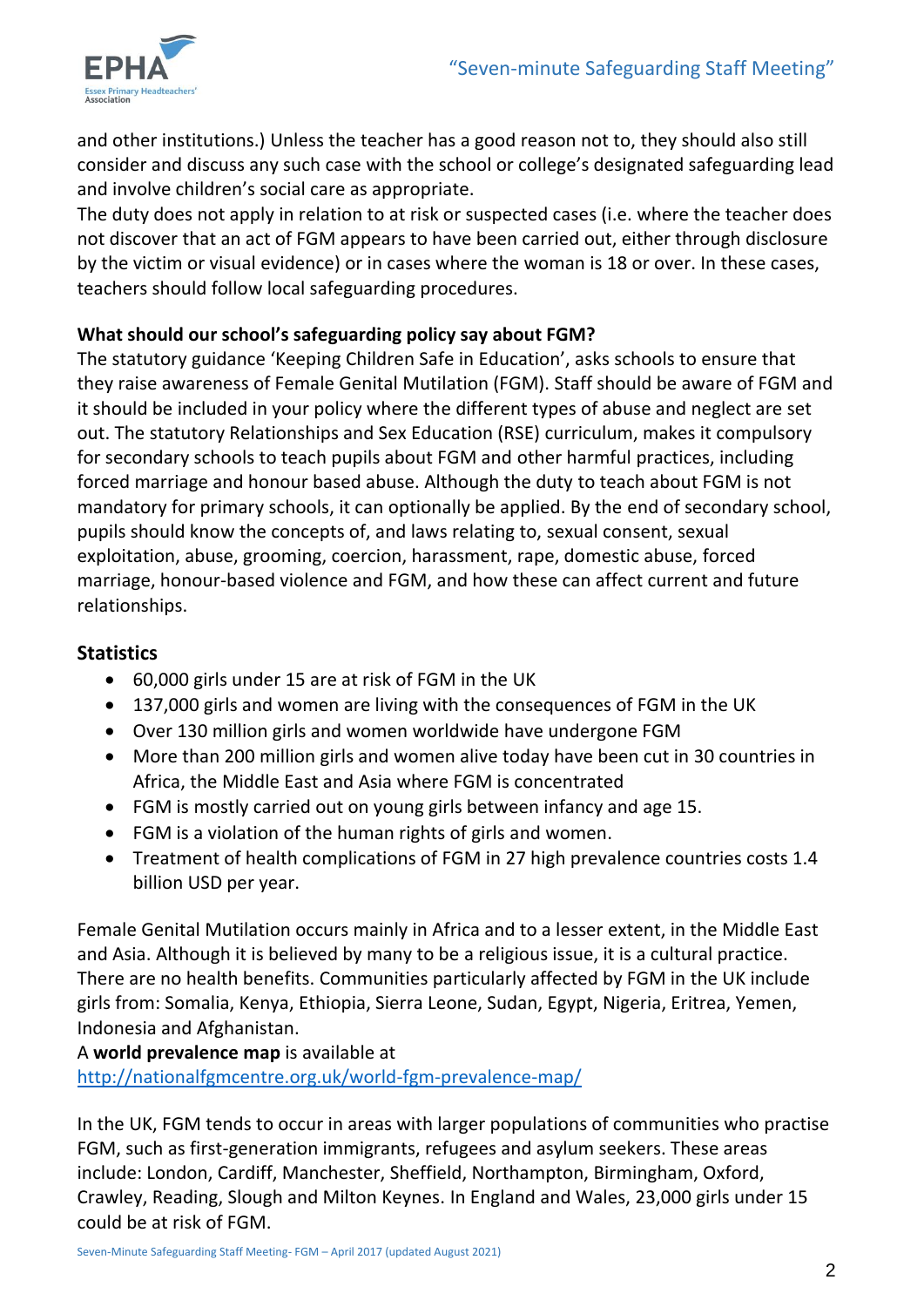



#### **Why is FGM performed?**

In every society in which it is practiced, female genital mutilation is a manifestation of deeply entrenched gender inequality. Where it is widely practiced, FGM is supported by both men and women, usually without question, and anyone that does not follow the norm may face condemnation, harassment and ostracism. It may be difficult for families to abandon the practice without support from the wider community. In fact, it is often practiced even when it is known to inflict harm upon girls because the perceived social benefits of the practice are deemed higher than its disadvantages.

The reasons given for practicing FGM fall generally into five categories:

**Psychosexual reasons:** FGM is carried out as a way to control women's sexuality, which is sometimes said to be insatiable if parts of the genitalia, especially the clitoris, are not removed. It is thought to ensure virginity before marriage and fidelity afterward, and to increase male sexual pleasure.

**Sociological and cultural reasons:** FGM is seen as part of a girl's initiation into womanhood and as an intrinsic part of a community's cultural heritage. Sometimes myths about female genitalia (e.g., that an uncut clitoris will grow to the size of a penis, or that FGM will enhance fertility or promote child survival) perpetuate the practice.

**Hygiene and aesthetic reasons:** In some communities, the external female genitalia are considered dirty and ugly and are removed, ostensibly to promote hygiene and aesthetic appeal.

**Religious reasons:** Although FGM is not endorsed by either Islam or by Christianity, supposed religious doctrine is often used to justify the practice.